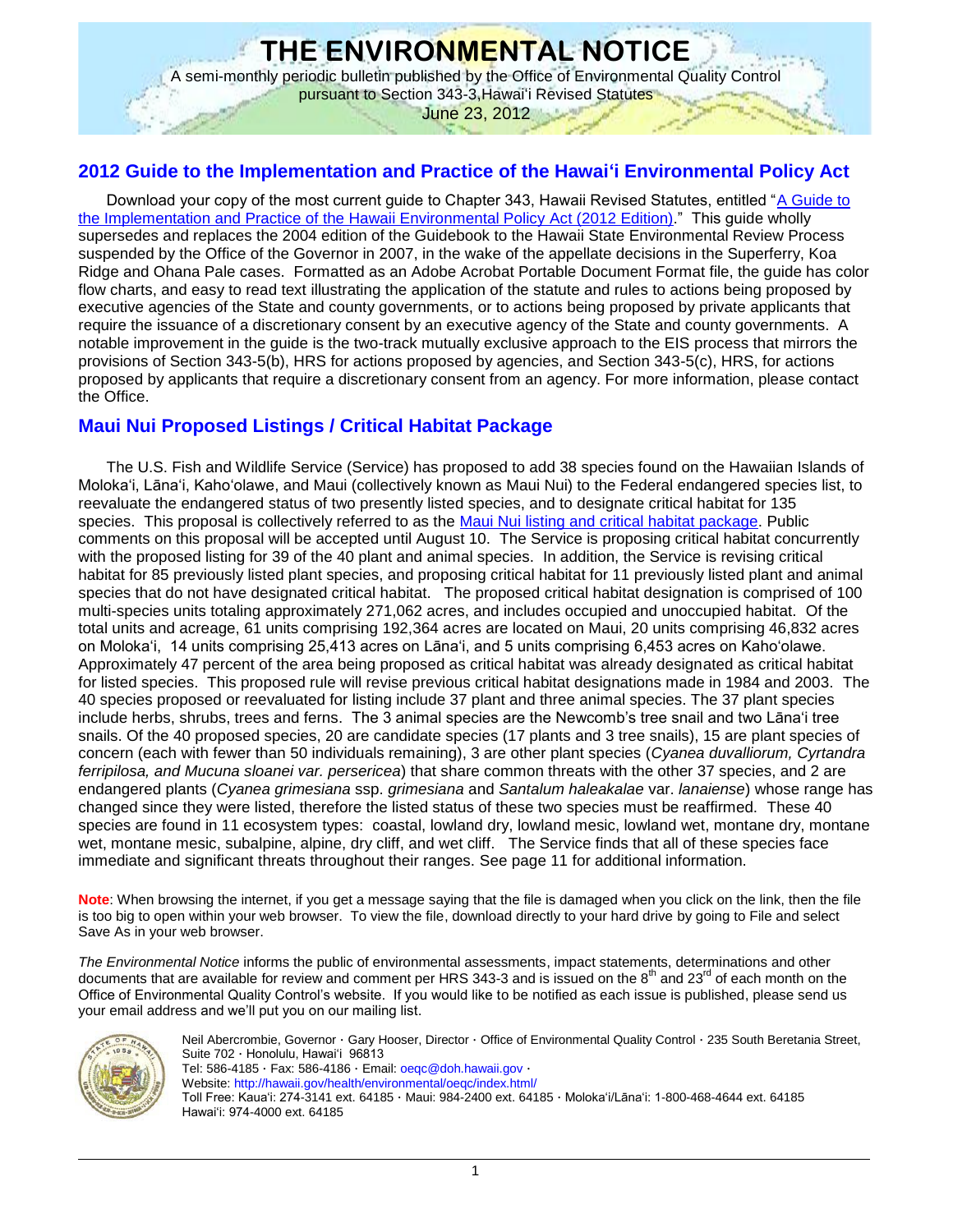

## **FRONT PAGE**

| <b>HAWAI'I</b><br>2.                                                                               |  |
|----------------------------------------------------------------------------------------------------|--|
| <b>MAUI</b>                                                                                        |  |
| 3.<br>4 <sup>1</sup>                                                                               |  |
|                                                                                                    |  |
| <b>COASTAL ZONE MANAGEMENT NOTICES</b>                                                             |  |
| <b>Consistency Determinations</b>                                                                  |  |
|                                                                                                    |  |
| <b>SHORELINE NOTICES</b>                                                                           |  |
|                                                                                                    |  |
|                                                                                                    |  |
| <b>CONSERVATION DISTRICT NOTICES</b>                                                               |  |
|                                                                                                    |  |
| <b>FEDERAL NOTICES</b>                                                                             |  |
| 2. Listing 38 Species on Moloka'i, Lana'i, and Maui as Endangered and Designating Critical Habitat |  |
|                                                                                                    |  |
| 4. Western Pacific Fishery Management Council – Change to Agenda of June 26, Public Meeting 11     |  |
|                                                                                                    |  |

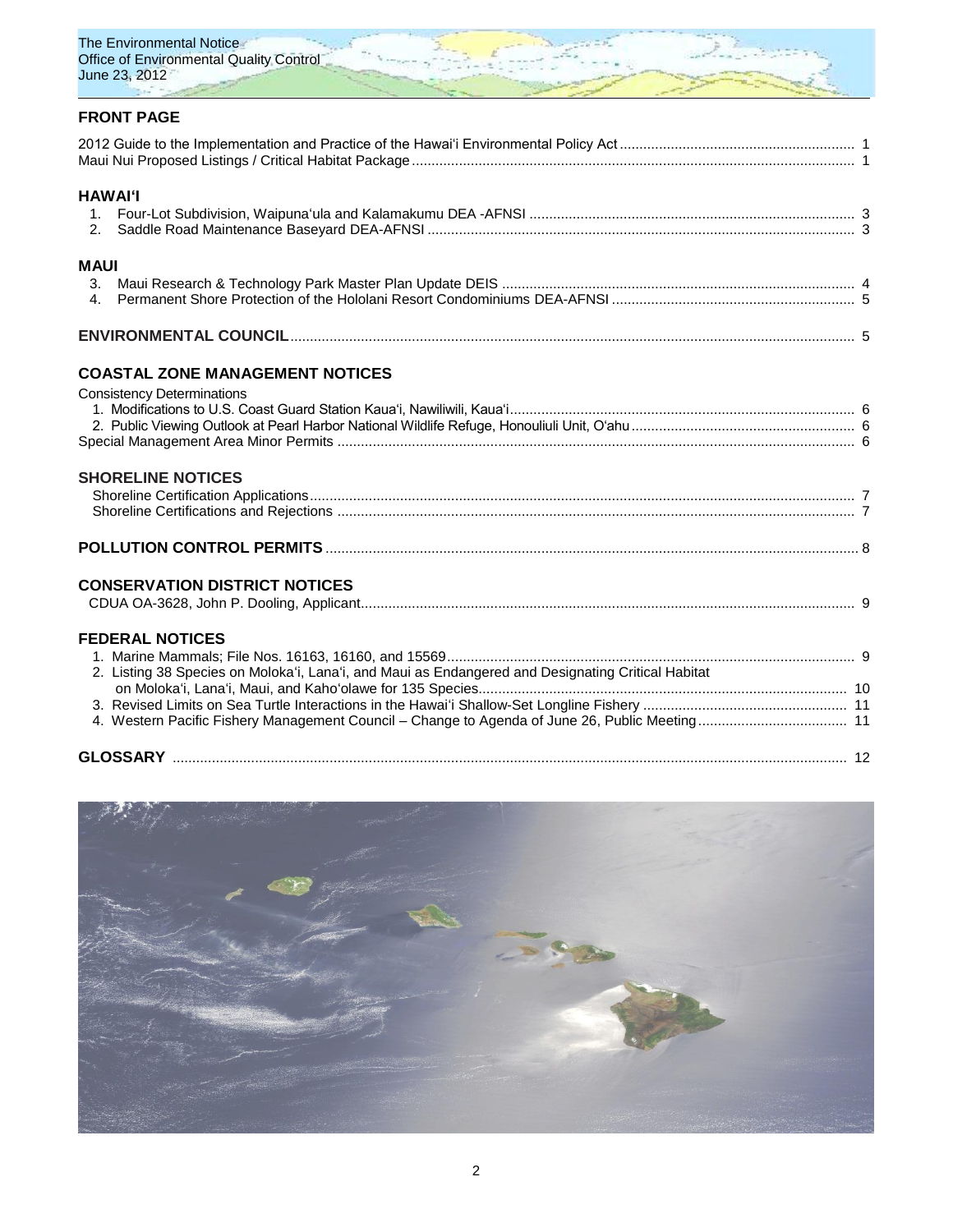

## **HAWAI'I**

### **1. [Four-Lot Subdivision, Waipuna'ula and Kalamakumu](http://oeqc.doh.hawaii.gov/Shared%20Documents/EA_and_EIS_Online_Library/Hawaii/2010s/2012-06-23%20DEA-AFNSI%20COH%20Marshall%20Four%20Lot%20Subdivision%20and%20Installation%20of%20Waterline%20Waipunaula.pdf) DEA-AFNSI**

| Island:     | Hawai'i                                                          |
|-------------|------------------------------------------------------------------|
| District:   | South Kona                                                       |
| TMK:        | (3) 8-2-3: 029                                                   |
| Permits:    | Subdivision approval by the Planning Director                    |
| Applicant:  | Dr. Elizabeth Marshall and Carol Gibson, 78-6616 Ali'i Drive,    |
|             | Kailua-Kona, Hawai'i 96740. Contact: see consultant, below.      |
| Approving   |                                                                  |
| Agency:     | County of Hawai'i Planning Department, Bobby Jean Leithead-      |
|             | Todd, Director, 101 Pauahi Street, Suite 3, Hilo, Hawai'i 96720. |
|             | (808) 961-8288. Contact: Jeffrey Darrow (808) 961-8158.          |
| Consultant: | Klaus D. Conventz, dba Baumeister Consulting, P.O. Box 2308,     |
|             | Kailua-Kona, Hawai'i 96745, (808) 329-0898                       |
| Status:     | Statutory 30-day public review and comment period starts; comme  |
|             |                                                                  |



nts are due on July 23, 2012. Send comments to the Applicant, Approving Agency and Consultant.

The applicants propose to subdivide the existing 22.128 acre parcel into two 5.001 acre lots, one 5.580 acre lot and one 6.546 acre lot for intensive agricultural use of the property. Physical activities will include survey and staking of the lots and the installation of a dedicated 4" waterline inside existing utility easement and along the 10 foot wide existing pavement of the 30 feet wide county road right-of-way, as a condition of the County Department of Water Supply for final expected subdivision approval. The subject property is identified as Tax Map Key (3) 8-2- 3:29 and is situated along the Makai side of the Old Government Road in Waipunaula and Kalamakumu, South Kona, Hawaii. It is located approximately 2,800 feet from the shoreline Mauka of Kealakekua Bay in an elevation of approximately 400 to 900 feet above mean sea level. Subject property is situated within the Kona Field System Site No. 50-10-37-6601, listed on the Hawaii Register of Historic Places and included on the National Register of Historic Places. The purpose of the proposed action is the subdivision of subject land in compliance with the prevailing County Zoning A-5a, State Land Use Agricultural District.

### **2. [Saddle Road Maintenance Baseyard](http://oeqc.doh.hawaii.gov/Shared%20Documents/EA_and_EIS_Online_Library/Hawaii/2010s/2012-06-23%20DEA%20DOT%20Saddle%20Road%20Maintenance%20Baseyard.pdf) DEA-AFNSI**

| Island:       | Hawai'i                                                                                        |                                        |
|---------------|------------------------------------------------------------------------------------------------|----------------------------------------|
| District:     | Hamakua                                                                                        |                                        |
| TMK:          | (3) 4-4-016: portion of 03                                                                     |                                        |
| Permits:      | State of Hawai'i, Conservation District Use Permit, National                                   | Kailua Kona                            |
|               | Pollutant Discharge Elimination System Permit, Construction                                    | Hawaii                                 |
|               | <b>Plan Review</b>                                                                             | Kahaluu-Keauhou                        |
| Proposing/    |                                                                                                |                                        |
| Determination |                                                                                                | ai'i Volcanoes<br><b>National Park</b> |
| Agency:       | State of Hawai'i, Department of Transportation, Hawai'i Island                                 | <b>Kau Fores</b><br>Reserve            |
|               | District Office, 50 Maka'ala Street, Hilo, Hawai'i 96720.                                      |                                        |
|               | Contact: Glenn M. Okimoto, Director of Transportation. Contact:                                |                                        |
|               | Roy Shoji (808) 933-8866.                                                                      |                                        |
| Consultant:   | R. M. Towill Corporation, 2024 North King Street, Suite 200, Honolulu, Hawai'i 96819. Contact: |                                        |
|               | Chester Koga, AICP (808) 842-1133. Email: chesterk@rmtowill.com                                |                                        |
| Status:       | Statutory 30-day public review and comment period starts; comments are due on July 23, 2012.   |                                        |
|               | Send comments to the Proposing Agency and Consultant.                                          |                                        |

The State Department of Transportation (HDOT) plans to construct a highways maintenance baseyard for the primary purpose of maintaining and repairing the Saddle Road. The proposed baseyard site occupies 4 acres of vacant land within a 20.5 acre area designated for the Mauna Kea State Recreation Area. The baseyard site would occupy space formerly utilized as a Nēnē breeding facility. The baseyard site and the Mauna Kea State Recreation Area are part of a larger approximately 6,900 acre parcel owned by the State of Hawai'i and identified by Tax Map Key (TMK) parcel (3) 4-4-016: 003. The highways maintenance baseyard is needed to address maintenance and repair of the Saddle Road which is an approximately 47 mile long roadway which is the most direct route between East and West Hawai'i. The proposed site is centrally located between the east and west ends of the road in order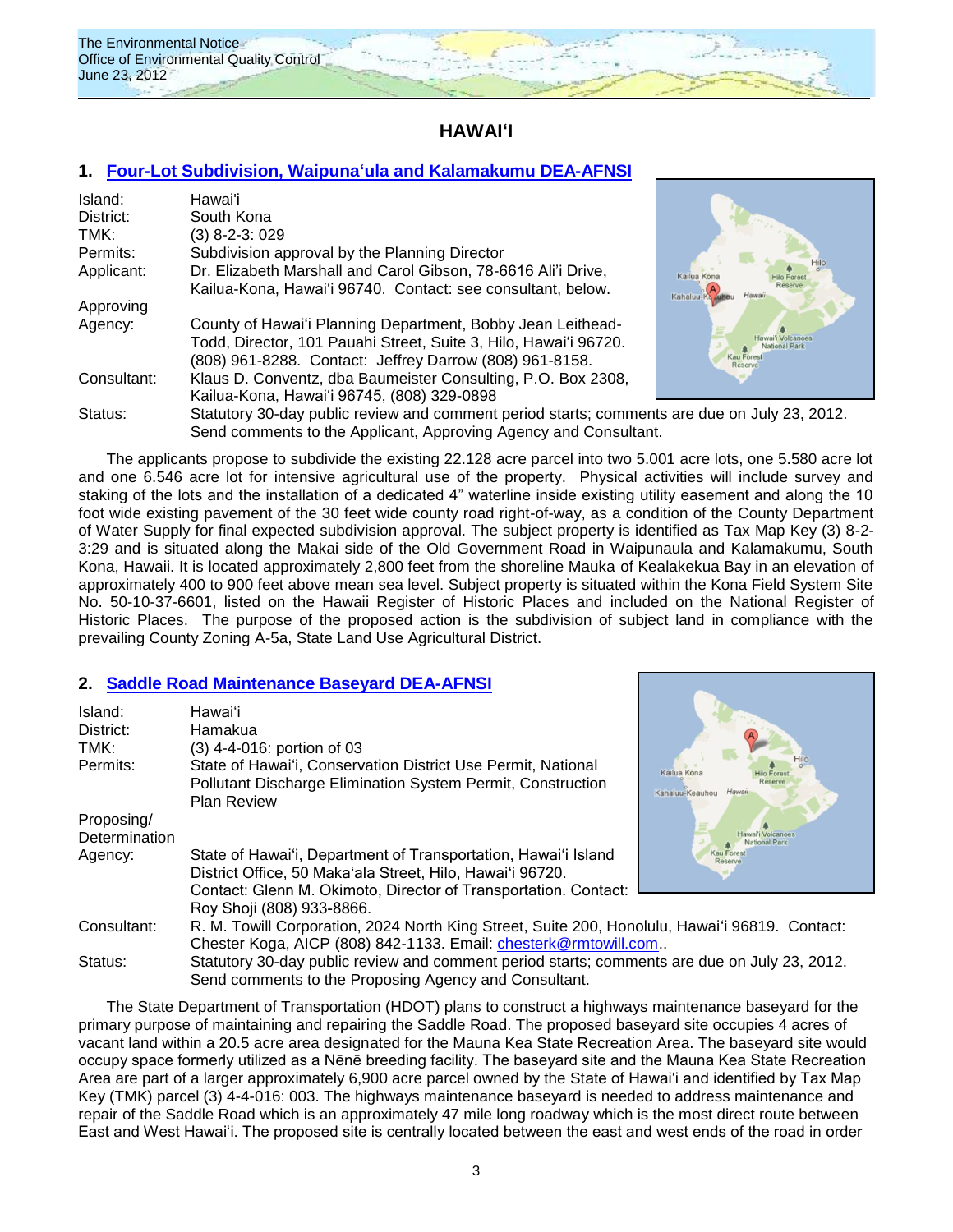to provide broader reach and convenience for repair work. Saddle Road links the historical main population centers of the island in East Hawai'i with the growing west side, where the economy is anchored by tourism. It extends from Kaumana, above Hilo, to an intersection with Mamalahoa Highway 7 miles south of Waimea. It is the only road serving the Pohakuloa Training Area (PTA), the Mauna Kea Astronomical Observatory Complex, the Mauna Loa atmospheric observatory complex, the ranching and residential areas of Waiki'i Ranch and Kaumana City, Mauna Kea State Recreation Area and other recreational areas. Improvements on the site will include: a) shop building with work areas, an office, and vehicle parking, b) a fuel area, c) flammable storage area, d) parking area, d) open material storage, and e) utilities. Access to the site will continue via an existing unpaved road. The site will have a perimeter fence. Estimated construction costs are \$5.83 million. Construction start is schedule for Fall 2012.

### **MAUI**

### **3. [Maui Research & Technology Park Master Plan Update](http://oeqc.doh.hawaii.gov/Shared%20Documents/EA_and_EIS_Online_Library/Maui/2010s/2012-06-23%20MA%20DEIS%20LUC%20MAUI%20Research%20and%20Technology%20Park%20Master%20Plan%20Update.pdf) DEIS**

| Island:     | Maui                                                                                                            |                                      |  |  |
|-------------|-----------------------------------------------------------------------------------------------------------------|--------------------------------------|--|--|
| District:   | Makawao                                                                                                         | Napili-Honokowa                      |  |  |
| TMK:        | (2) 2-2-24:01-07; (2) 2-2-24:08; (2) 2-2-24:09; (2) 2-2-24:14-                                                  | Haiku-Pauwela<br>Kahulu<br>West Maui |  |  |
|             | 18; (2) 2-2-24:31; (2) 2-2-24:32; (2) 2-2-024:34; (2) 2-2-24:36;                                                | Lahaina<br>Forest Resy<br>Makawao    |  |  |
|             | (2) 2-2-24:37; (2) 2-2-002:054 (portion)                                                                        |                                      |  |  |
| Permits:    | HRS Chapter 343 Compliance; State Land Use District                                                             |                                      |  |  |
|             | Boundary Amendment; County Community Plan Amendment;                                                            | Kula Fores                           |  |  |
|             | County Change in Zoning; Section 404 Clean Water Act                                                            |                                      |  |  |
|             | Approval; Air Pollution Control Permit; Community Noise                                                         |                                      |  |  |
|             | Permit; NPDES Permit; Section 401 Clean Water Act; Well                                                         | Kahoolawe                            |  |  |
|             | Construction and Pump Installation Permit; Stream Channel Alteration Permit; Permit to Perform                  |                                      |  |  |
|             | work within the State ROW; Preliminary Subdivision Approval; Final Subdivision Approval; Grading                |                                      |  |  |
|             | and Grubbing Permit; Driveway Permit; Building Permit; Wastewater Discharge Permit; Drainage                    |                                      |  |  |
|             | Approval; Easements for Utilities and Roadways                                                                  |                                      |  |  |
| Applicant:  | Maui R&T Partners, LLC., 1300 North Holopono, Suite 201, Kihei, Hawai'i 96753.                                  |                                      |  |  |
|             | Contact: Mr. Steve Perkins (808) 270-5944.                                                                      |                                      |  |  |
| Approving   |                                                                                                                 |                                      |  |  |
| Agency:     | State of Hawai'i, Land Use Commission, Department of Business Economic Development &                            |                                      |  |  |
|             | Tourism, P.O. Box 2359, Honolulu, Hawai'i 96804-2359. Contact: Mr. Daniel E. Orodenker,                         |                                      |  |  |
|             | (808) 587-3822.                                                                                                 |                                      |  |  |
| Consultant: | Chris Hart & Partners, Inc., 115 North Market Street, Wailuku, Hawai'i 96793. Contact: Mr. Michael              |                                      |  |  |
|             | Summers, (808) 270-1955, ext. 554                                                                               |                                      |  |  |
| Status:     | Statutory 45-day public review and comment period starts; comments are due on August 7, 2012.                   |                                      |  |  |
|             | Send comments to the Applicant, Consultant, and Approving Agency.                                               |                                      |  |  |
|             | TIO NAS A POSSESSIONES ENTRAINENTE DE LA ANDITOMA ESSES EL SEGUNDO EN LA SANTA EL PRESIDENTE EN LA SEGUNDO EL E |                                      |  |  |

The Maui Research and Technology Park (MRTP) is located in Kihei, Maui, Hawaii. The Park is situated mauka (east) of Pi'ilani Highway and is accessible from Lipoa Parkway. The MRTP encompasses approximately 414 acres owned in fee simple by various land owners. Maui R&T Partners, LLC ("Applicant") owns approximately 231 acres and Haleakala Ranch is the owner of approximately 124 acres. Roadway lots and lands in ownership by others comprise the remaining acres. MRTP was established in the 1980's to bring diversification to Maui's economy through investment in high technology. Today the Park has over 180,000 square feet of office space, with over 400 people working in the Park at over 20 high technology and professional services companies. Over the next 20 years, the Park desires to strengthen its competitive position by better servicing the unique needs of the knowledge industry community. The Park will accomplish this objective by incorporating greater flexibility into its land use controls. The Park will offer a greater diversity of lot sizes – from small to very large lots – together with the opportunity for more flexible building space. The Park will also embrace mixed-use development to offer greater convenience and a higher quality of life to employees by bringing housing choices and personal and professional services within walking and biking distance of work. The park will be developed in two phases. Phase 1, through 2024, will include a mixed-use village center, knowledge-industry employment core, residential neighborhoods, schools and parks. Phase 2, through 2034, will include additional residential development and knowledge industry expansion campuses to the east and south. At build-out, in 2034, the Park will comprise knowledge industry, commercial, and civic uses totaling approximately 2 million square feet together with 1,250 single- and multi-family residences. It is estimated that 60% of the residential units will be single-family and 40% multi-family.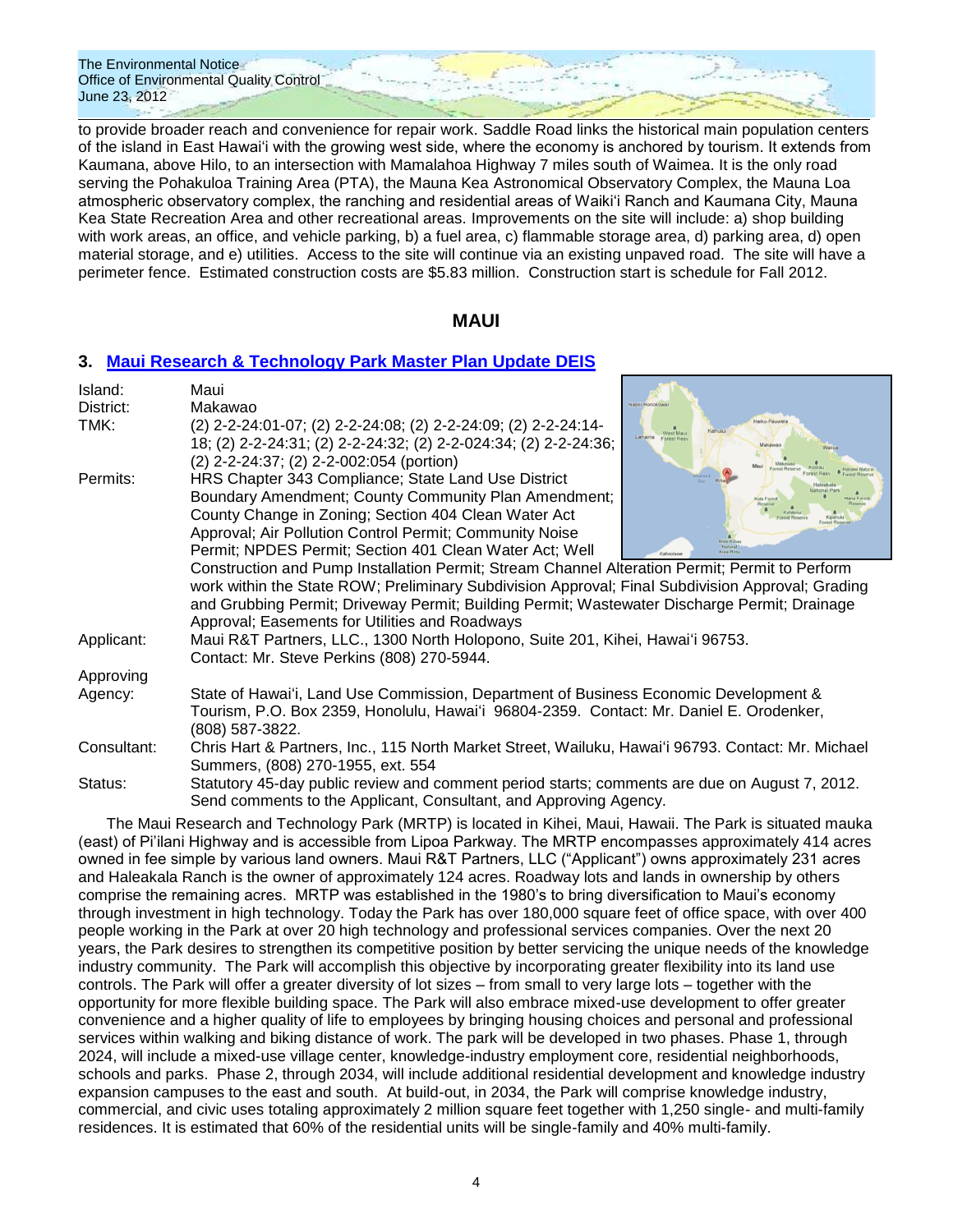### **4. [Permanent Shore Protection of the Hololani](http://oeqc.doh.hawaii.gov/Shared%20Documents/EA_and_EIS_Online_Library/Maui/2010s/2012-06-23%20MA%20DEA%20AFNSI%20DLNR%20Hololani%20Permanent%20Shoreline%20Protection.pdf) Resort Condominiums DEA-AFNSI**

| Island:<br>District: | Maui<br>Lahaina                                                                              |                    |
|----------------------|----------------------------------------------------------------------------------------------|--------------------|
| TMK:                 | $(2)$ 4-3-010:009                                                                            | Napili-Honokowai   |
| Permits:             | <b>Conservation District Use Application, Shoreline Setback</b>                              | Kahului<br>Lahaina |
|                      | Variance, Special Management Area (Major)                                                    | Makawao<br>Wailua  |
| Applicant:           | Association of Apartment Owners of the Hololani Resort                                       | Maui               |
|                      | Condominiums, c/o 1417 116th Ave NE, Bellevue, WA                                            | Kihei              |
|                      | 98004. Contact: Mr. Stuart Allen, (425) 454-3605, ext 130.                                   | Haleakala          |
| Approving            |                                                                                              | National Park      |
| Agency:              | State Department of Land and Natural Resources – Office of                                   |                    |
|                      | Conservation and Coastal Lands, 1151 Punchbowl Street,                                       |                    |
|                      | Room 131, Honolulu, Hawai'i 96813. Contact: Brad Romine, (808) 587-0049.                     |                    |
| Consultant:          | Sea Engineering, Inc., Makai Research Pier, 41-305 Kalaniana'ole Highway, Waimanalo, Hawai'i |                    |
|                      | 96795. Contact: James Barry 259-7966 ext. 24                                                 |                    |
| Status:              | Statutory 30-day public review and comment period starts; comments are due on July 23, 2012. |                    |
|                      | Send comments to the Applicant, Approving Agency and Consultant.                             |                    |

Hololani Resort Condominiums, located along the Kahana Coast in West Maui, consists of twin 8-story building with 63 apartments. The shoreline is chronically eroding, with an average annual erosion rate of approximately 0.8 feet per year. Since the lot was originally partitioned in 1959, it has eroded almost 40 feet, moving the active erosion scarp to within 15 feet of the northern building's corner in 2007. Nearly 5,000 square feet of property has been lost.

Temporary shoreline stabilization structures have been authorized by County and State agencies since 1988. The most recent temporary structure was permitted in 2007 under the condition that permanent shore protection be engineered for the site to protect the habitable structures on the property from potentially catastrophic damage. The proposed shore protection is a structure consisting of a sloping rock revetment that rises to a crest at +6 ft MSL, backed by a vertical seawall that rises to grade at +12 ft. The rock revetment will minimize wave reflection to help allow accretion of sand, and the vertical wall will minimize the horizontal extent of the structure. The revetment crest will help provide lateral access during seasonal low sand conditions.

## **ENVIRONMENTAL COUNCIL**

The Environmental Council has a tentative meeting scheduled for July 19, 2012. Please go to the State [Calendar](http://calendar.ehawaii.gov/calendar/html/event) website six days prior to the meeting date to review the agenda. For more information, contact the Council at [environmental.council@doh.hawaii.gov](mailto:environmental.council@doh.hawaii.gov) or call 586-4185.

## **COASTAL ZONE MANAGEMENT NOTICES**

### **FEDERAL CONSISTENCY REVIEWS**

The Hawai'i Coastal Zone Management (CZM) Program has received the following federal actions to review for consistency with the CZM objectives and policies (HRS 205A). Public notice is pursuant to Section 306(d)(14) of the National Coastal Zone Management Act of 1972, as amended. For more information, call John Nakagawa at 587-2878. Neighbor islands call toll-free: Kaua'i: 274-3141 x72878, Lāna'i and Moloka'i: 468-4644 x72878, Maui: 984-2400 x72878, or Hawai'i: 974-4000 x72878.

For specific information or questions about an action listed below please contact the CZM staff person identified for each action. Federally mandated deadlines require that comments be received by the date specified for each CZM consistency review. Comments may be submitted by mail, electronic mail or fax. Send comments to: Office of Planning, Department of Business, Economic Development and Tourism, P.O. Box 2359, Honolulu, Hawai'i 96804. Email: [jnakagaw@dbedt.hawaii.gov](mailto:jnakagaw@dbedt.hawaii.gov) or Fax: (808) 587-2899.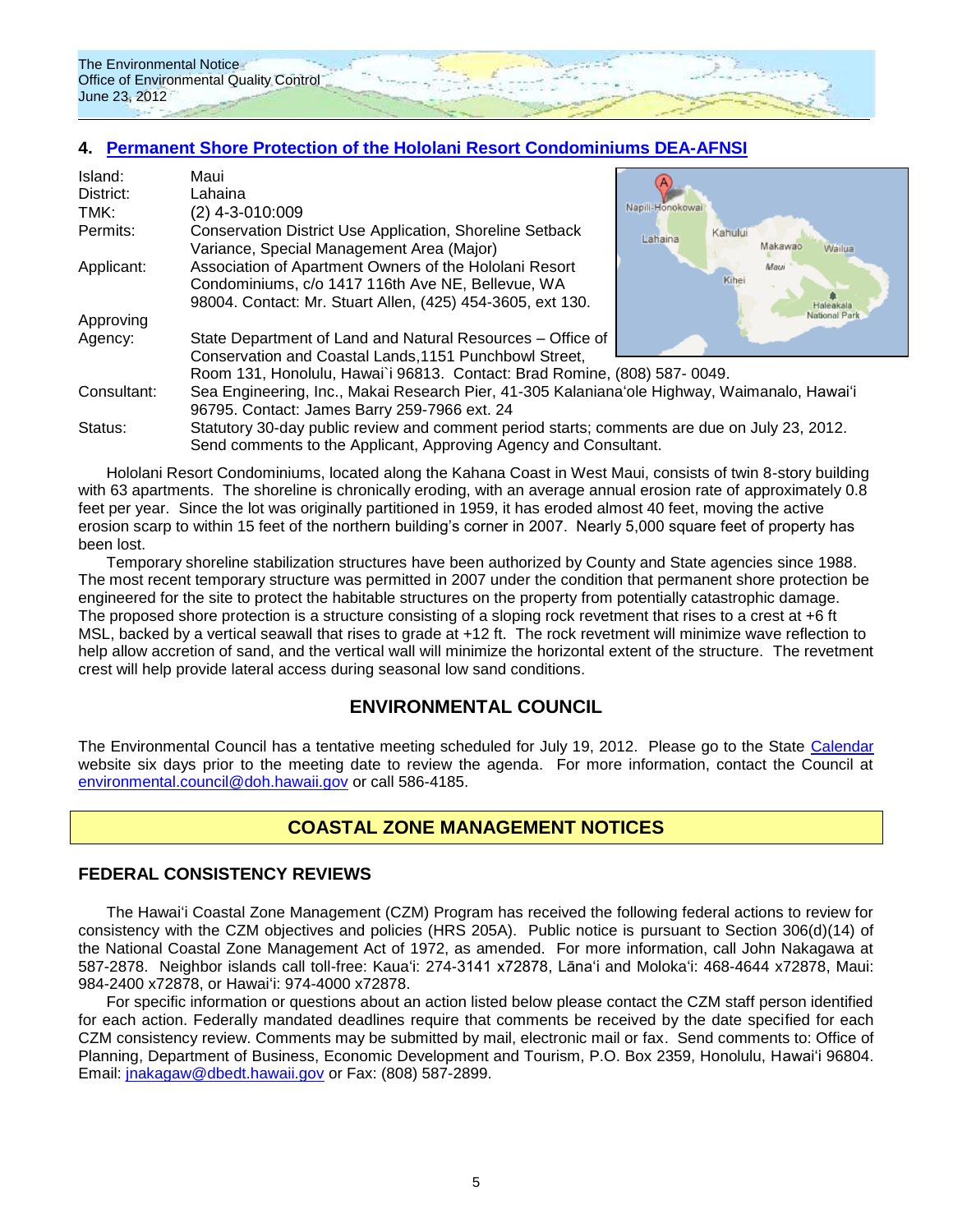|                         | 1. Modifications to U.S. Coast Guard Station Kaua'i, Nawiliwili, Kaua'i                                                                                                                                                                                                                                                                                                                                                                                                                                                                                                                                                                                        |  |  |  |
|-------------------------|----------------------------------------------------------------------------------------------------------------------------------------------------------------------------------------------------------------------------------------------------------------------------------------------------------------------------------------------------------------------------------------------------------------------------------------------------------------------------------------------------------------------------------------------------------------------------------------------------------------------------------------------------------------|--|--|--|
| Federal Action:         | <b>Federal Agency Activity</b>                                                                                                                                                                                                                                                                                                                                                                                                                                                                                                                                                                                                                                 |  |  |  |
| Federal Agency:         | U.S. Coast Guard                                                                                                                                                                                                                                                                                                                                                                                                                                                                                                                                                                                                                                               |  |  |  |
| Contact:                | Dr. Dennis Mead, 535-3464                                                                                                                                                                                                                                                                                                                                                                                                                                                                                                                                                                                                                                      |  |  |  |
| Location:               | Nawiliwili Small Boat Harbor                                                                                                                                                                                                                                                                                                                                                                                                                                                                                                                                                                                                                                   |  |  |  |
| TMK:                    | $(4)$ 3-2-3: 43                                                                                                                                                                                                                                                                                                                                                                                                                                                                                                                                                                                                                                                |  |  |  |
| <b>CZM Contact:</b>     | John Nakagawa, 587-2878, <i>jnakagaw@dbedt.hawaii.gov</i>                                                                                                                                                                                                                                                                                                                                                                                                                                                                                                                                                                                                      |  |  |  |
| <b>Proposed Action:</b> | Proposed modifications to USCG Station Kaua'i at Nawiliwili will involve the installation of two<br>60-foot floating finger piers and the re-seating of existing rip-rap fronting the facility. The<br>floating piers will be constructed outboard from the existing concrete wharf and will be<br>accessed by gangways. The piers will be used to moor two coast guard boats. The piers are<br>necessary because the concrete wharf is inadequately sized to moor the boats. In addition,<br>135 feet of existing rip-rap shore protection will be repaired to restore the shoreline protection<br>and prevent continued erosion due to waves and boat wakes. |  |  |  |
| Comments Due:           | July 9, 2012                                                                                                                                                                                                                                                                                                                                                                                                                                                                                                                                                                                                                                                   |  |  |  |

### **2. Public Viewing Outlook at Pearl Harbor National Wildlife Refuge, Honouliuli Unit, O'ahu**

| <b>Federal Agency Activity</b>                                                                |
|-----------------------------------------------------------------------------------------------|
| U.S. Fish and Wildlife Service                                                                |
| David Ellis, 637-6330                                                                         |
| Pearl Harbor National Wildlife Refuge, Honouliuli Unit                                        |
| $(1)$ 9-1-17: 12                                                                              |
| John Nakagawa, 587-2878, jnakagaw@dbedt.hawaii.gov                                            |
| The U.S. Fish and Wildlife Service is proposing to construct the Betty Nagamine Bliss         |
| Memorial Overlook within the Honouliuli Unit of Pearl Harbor National Wildlife Refuge, which  |
| will consist of a raised boardwalk with two overlook platforms that will be a spur off of the |
| Leeward Bike Path. The public overlook will be located along the shoreline of West Loch,      |
| Pearl Harbor, and will provide a view and interpretive opportunities of the Refuge and West   |
| Loch.                                                                                         |
| July 9, 2012                                                                                  |
|                                                                                               |

### **SPECIAL MANAGEMENT AREA (SMA) MINOR PERMITS**

The SMA Minor permits below have been approved or are pending approval (HRS 205A-30). For more information, contact the county/state Planning Department. Honolulu (523-4131); Hawai'i (961-8288); Kaua'i (241-6677); Maui (270-7735); Kaka'ako or Kalaeloa Community Development District (587-2840).

| <b>Location (TMK)</b>                            | <b>Description (File No.)</b>                                                                                                                                       | <b>Applicant/Agent</b>               |
|--------------------------------------------------|---------------------------------------------------------------------------------------------------------------------------------------------------------------------|--------------------------------------|
| Hawai'i: North Kona (7-5-018: 070)               | Repairs to Property from Tsunami Damages<br>(SMM 12-223)                                                                                                            | Joseph Gomes                         |
| Hawai'i: North Hilo (3-2-002: 031, 075 &<br>109) | Removal of 75 Invasive Trees and Clearing<br>of Vegetation, Subdividing Property from 3<br>Lots to 4, Demolition and Removal of<br>Existing Structures (SMM 12-224) | Steven H. Shropshire                 |
| Hawai'i: North Kona (7-5-005: 063)               | Construct a New Security Hale and Carport<br>to Replace the Temporary Security Hale and<br>Open Parking Area (SMM 12-225)                                           | Roger Harris                         |
| Maui: Kihei (3-9-005: 023)                       | Reroof, Restore and Repairs as Needed<br>(SM2 20120071)                                                                                                             | Michael Wright & Associates,<br>Inc. |
| Maui: Lahaina (4-4-001: 042)                     | Replace Old for New Railings (SM2<br>20120072)                                                                                                                      | Jeannie Murrell                      |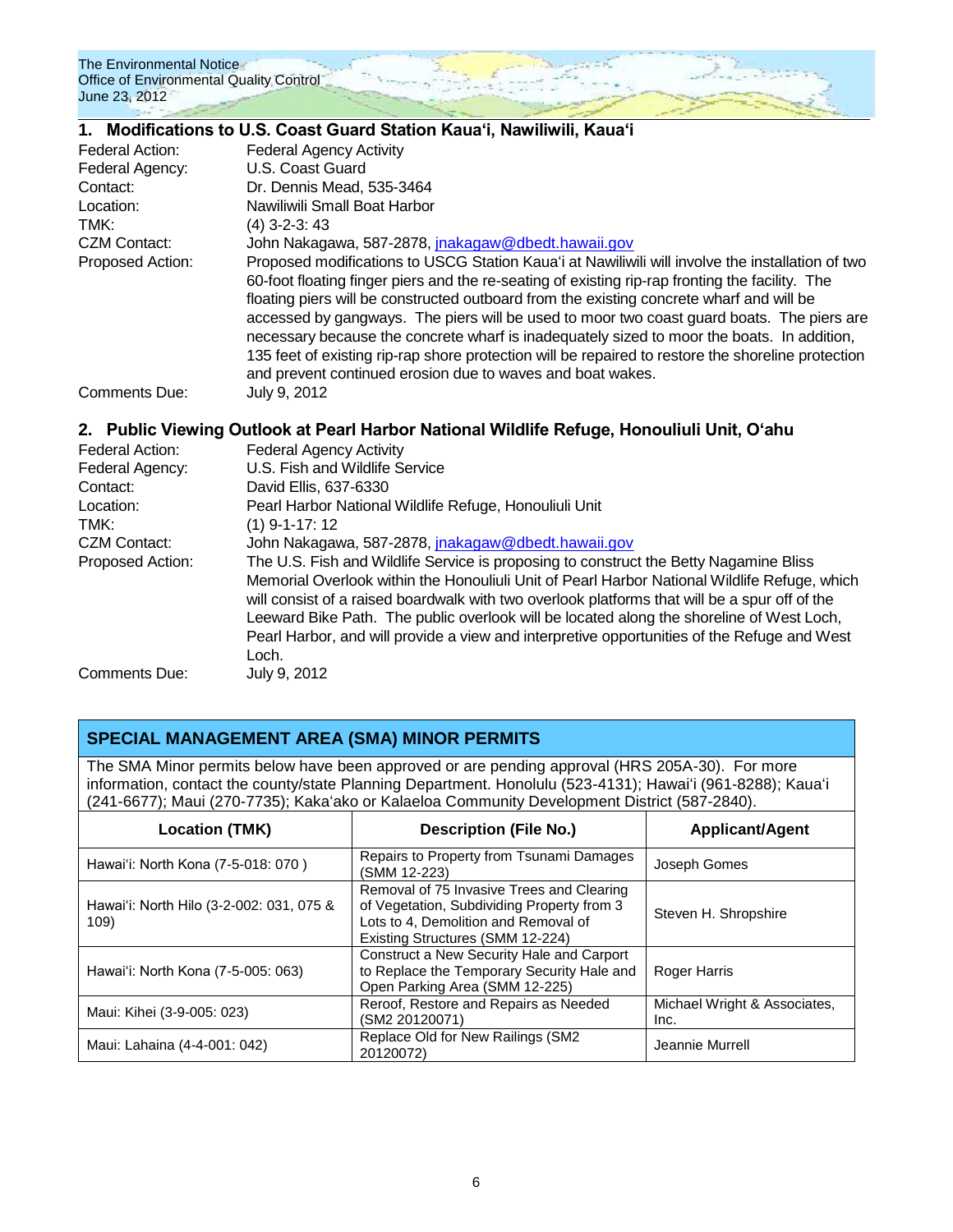## **SHORELINE NOTICES**

### **SHORELINE CERTIFICATION APPLICATIONS**

The shoreline certification applications above are available for review at the DLNR Offices on Kaua'i, Hawai'i, Maui, and Honolulu, 1151 Punchbowl Street, Room 220 (HRS 205A-42 and HAR 13-222-12). All comments shall be submitted in writing to the State Land Surveyor, 1151 Punchbowl Street, Room 210, Honolulu, Hawai'i 96813 and postmarked no later than 15 calendar days from the date of the public notice of the application. For more information, call Ian Hirokawa at 587-0420.

| File No. | Date   | Location                                                                                                                                                               | <b>Applicant/Owner</b>                                        | тмк               |
|----------|--------|------------------------------------------------------------------------------------------------------------------------------------------------------------------------|---------------------------------------------------------------|-------------------|
| OA-1496  | 6/1/12 | Lot 34-D Kahala Cliffs Subdivision situate at Kahala.<br>Honolulu, O'ahu. Address: 4162 Black Point Road<br>Purpose: Sale of property                                  | Walter P. Thompson,<br>Inc./ Kevin Fialko                     | $3 - 5 - 001:004$ |
| MA-513   | 6/6/12 | Royal Patent 4376, Land Commission Award 6225,<br>Apana 1 to Naholowaa situate at Halaka'a, Lahaina,<br>Maui. Address: 313 Front Street. Purpose:<br>Renovation permit | Akamai Land<br>Surveying, Inc./ Steven<br>R. & Deana Campbell | 4-6-003:007       |

## **SHORELINE CERTIFICATIONS AND REJECTIONS**

The shoreline notices below have been proposed for certification or rejection by DLNR (HRS 205A-42 and HAR 13- 222-26). Any person or agency who wants to appeal shall file a notice of appeal in writing with DLNR no later than 20 calendar days from the date of this public notice. Send the appeal to the Board of Land and Natural Resource, 1151 Punchbowl Street, Room 220, Honolulu, Hawai'i 96813.

| File No. | <b>Proposed/Rejected</b>                   | Location                                                                                                                                                                                                                                                                                                                                                                                                                                                                        | <b>Applicant/Owner</b>                              | TMK                        |
|----------|--------------------------------------------|---------------------------------------------------------------------------------------------------------------------------------------------------------------------------------------------------------------------------------------------------------------------------------------------------------------------------------------------------------------------------------------------------------------------------------------------------------------------------------|-----------------------------------------------------|----------------------------|
| OA-1481  | <b>Proposed Shoreline</b><br>Certification | Lots 158 to 162, inclusive of Land Court<br>Application 1069 (Map 26) situate at<br>Honouliuli, 'Ewa, O'ahu. Address: 91-333,<br>Park Engineering/<br>91-329, 91-317, 91-309 and 91-303<br>Haseko ('Ewa), Inc.<br>Papipi Road. Purpose: Shoreline<br>determination                                                                                                                                                                                                              |                                                     | $9 - 1 - 011:001 -$<br>005 |
| OA-1482  | <b>Proposed Shoreline</b><br>Certification | Lot 157 as shown on Map 26 and Lot 297<br>as shown on Map 45 of Land Court<br>Application 1069 situate at Honouliuli,<br>'Ewa, O'ahu. Address: 91-295 Papipi<br>Road. Purpose: Shoreline determination                                                                                                                                                                                                                                                                          | Park Engineering/<br>Haseko ('Ewa), Inc.            | 9-1-011:006 &<br>007       |
| OA-1483  | <b>Proposed Shoreline</b><br>Certification | Lot 2697 as shown on Map 274 of Land<br>Court Application 1069 situate at<br>Honouliuli, 'Ewa, O'ahu. Address:<br>One'ula Beach Park. Purpose: Shoreline<br>determination                                                                                                                                                                                                                                                                                                       | Park Engineering/<br>City and County of<br>Honolulu | 9-1-134:006                |
| OA-1484  | <b>Proposed Shoreline</b><br>Certification | Lot 11729 as shown on Land Court<br>Application 1069 (Map 846) and Potion of<br>Royal Patent 6971, Land Commission<br>Award 11216 Apana 8 to M. Kekauonohi<br>and all of Grant 30 Apana 8 to the Board<br>Park Engineering/<br>of Education, being deregistered Land<br>Haseko ('Ewa), Inc.<br>Court Lot 18888 as shown on Land Court<br>Application 1069 (Map 1504) situate at<br>Honouliuli, 'Ewa, O'ahu. Address: 91-101<br>Papipi Road. Purpose: Shoreline<br>determination |                                                     | 9-1-134:007 &<br>029       |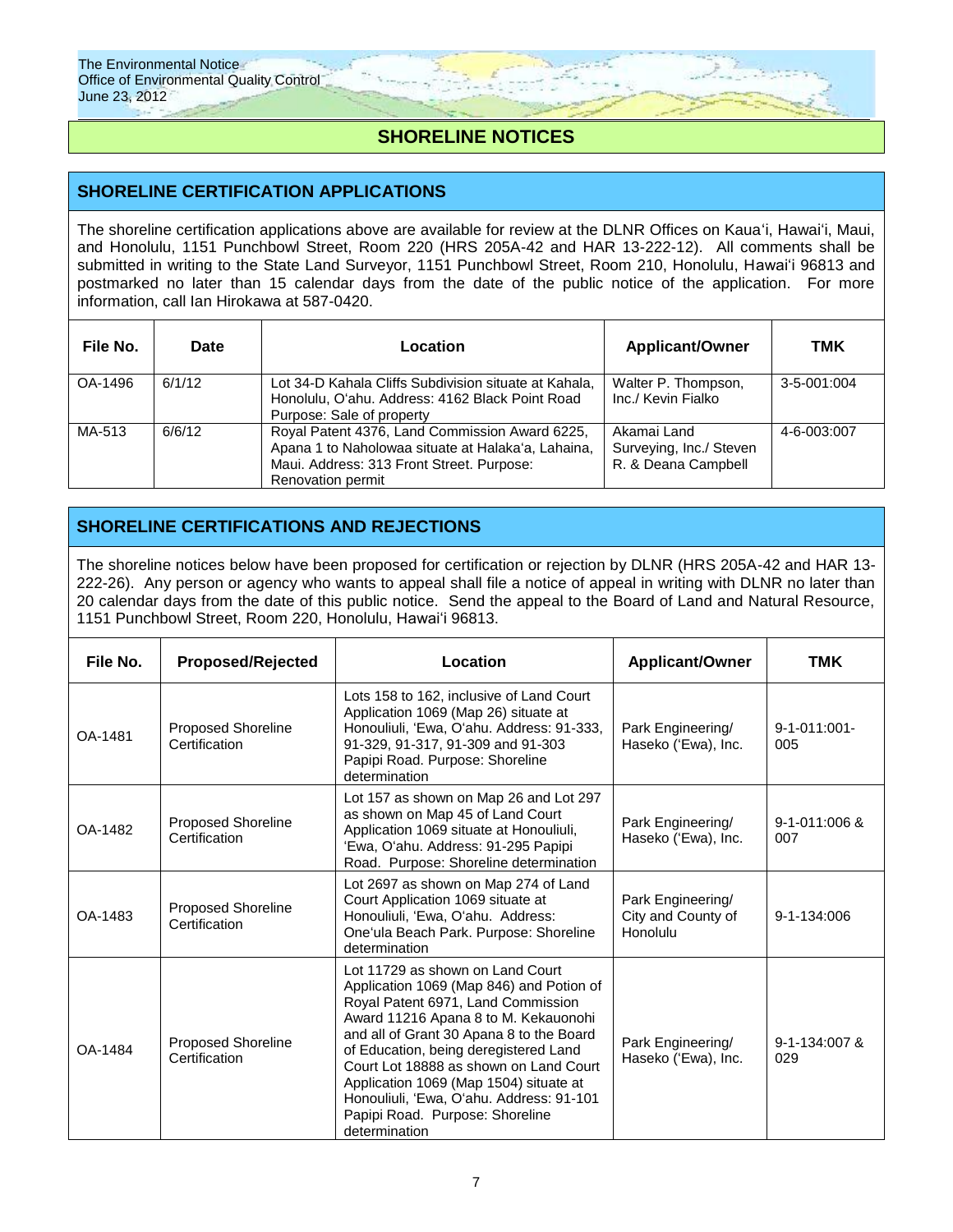| OA-1454 | Rejection | Lot 34 Land Court Application 1596 (Map<br>Park Engineering/<br>1) situate at Wailupe, Waikiki, Honolulu,<br>Edward and<br>O'ahu. Address: 176 Wailupe Circle.<br>Katherine Weldon<br>Purpose: Building permit                                                                              |                                                             | 3-6-001:034 |
|---------|-----------|---------------------------------------------------------------------------------------------------------------------------------------------------------------------------------------------------------------------------------------------------------------------------------------------|-------------------------------------------------------------|-------------|
| OA-1455 | Rejection | Portion Ahupua'a of Kualoa Portion Deed:<br>Kamehameha III to G.P. Judd dated<br>November 20, 1850, recorded in Liber 4<br>at Page 304, situate at Kualoa,<br>Ko'olaupoko, O'ahu. Address: 49-555<br>Kamehameha Highway. Purpose:<br><b>Building permit</b>                                 | Walter P. Thompson,<br>4-9-009:005<br>Inc./ Harvey Minatoya |             |
| MA-491  | Rejection | The Kahana Sunset being all of R.P.<br>4697, L.C. Aw. 4807:03 to Nika 2, all of<br>R.P. 4697, L.C. Aw. 4807:04 to Nika 2<br>and a portion of R.P. 1663, L.C. Aw. 5524<br>to L. Konia situate at 'Alaeloa, Lahaina,<br>Maui. Address: 4909 Lower Honoapi'ilani<br>Road. Purpose: Wall repair | Arthur Valencia/<br>Kahana Sunset<br><b>AOAO</b>            | 4-3-003:015 |
| KA-357  | Rejection | Lot 2 Spouting Horn Tract portion of<br>Royal Patent 6714, Land Commission<br>Award 7714-B 'Apana 2 to Moses<br>Kekuaiwa no M. Kekuanao'a situate at<br>Koloa, Kaua'i. Address: 4540 Lawa'i<br>Road. Purpose: Determine building<br>setback line                                            | Anthony Crook/ Barry<br>Semler                              | 2-6-003:050 |

## **POLLUTION CONTROL PERMITS**

Below are some pollution control permits before the State Department of Health (HRS 342B and HAR 11-60.1). For more information, contact the number given.

| <b>Branch</b><br><b>Permit Type</b>                                 | <b>Applicant and</b><br><b>Permit Number</b>                                                            | <b>Project</b><br>Location                                  | Date                           | <b>Proposed</b><br><b>Use</b>                     |
|---------------------------------------------------------------------|---------------------------------------------------------------------------------------------------------|-------------------------------------------------------------|--------------------------------|---------------------------------------------------|
| Clean Air Branch.<br>586-4200, Covered<br>Source Permit             | Bolton, Inc., Renewal<br>Application No. 0481-04,<br>CSP No. 0481-01-CT                                 | Located at: Various<br>Temporary Sites, State of<br>Hawai'i | Comments<br>Due:<br>7/9/12     | 475 TPH Portable Stone<br><b>Processing Plant</b> |
| Clean Air Branch.<br>586-4200, -Covered<br>Source Permit            | Aloha Petroleum, Ltd.,<br>Permit Application<br>Renewal No. 0092-07,<br>CSP No. 0092-02-C               | Located at:<br>789 North Nimitz Highway<br>Honolulu, O'ahu  | Comments<br>Due:<br>7/5/12     | Honolulu Terminal                                 |
| Clean Air Branch,<br>586-4200, Non-<br><b>Covered Source Permit</b> | Kamali'i Trucking & Rentals<br><b>Permit Application Renewal</b><br>No. 0646-02, NSP 0646-<br>$01-NT$   | Located at: Various<br>Temporary Sites, State of<br>Hawaiʻi | <b>Issued Date:</b><br>5/31/12 | Two (2) Power Screens                             |
| Clean Air Branch.<br>586-4200, Non-<br><b>Covered Source Permit</b> | <b>BASF Plant Science, LLC,</b><br>Initial Permit Application<br>No. 0767-01, NSP No.<br>0767-01-N      | Located: Field #309<br>Kekaha Sugar Map, Kekaha,<br>Kaua'i  | <b>Issued Date:</b><br>6/4/12  | Two (2) Fumigation<br>Chambers                    |
| Clean Air Branch,<br>586-4200, Covered<br>Source Permit             | Alsco - American Linen<br>Division. Application for<br>Initial Permit No. 0024-09.<br>CSP No. 0024-04-C | Located at: 2771 Wai Wai<br>Loop, Honolulu, O'ahu           | <b>Issued Date:</b><br>6/13/12 | Two (2) 400 HP Boilers                            |

## **CONSERVATION DISTRICT NOTICES**

Persons interested in commenting on the following Conservation District Use Application (CDUA) or interested in receiving notification of determinations on Conservation District Use Applications must submit comments and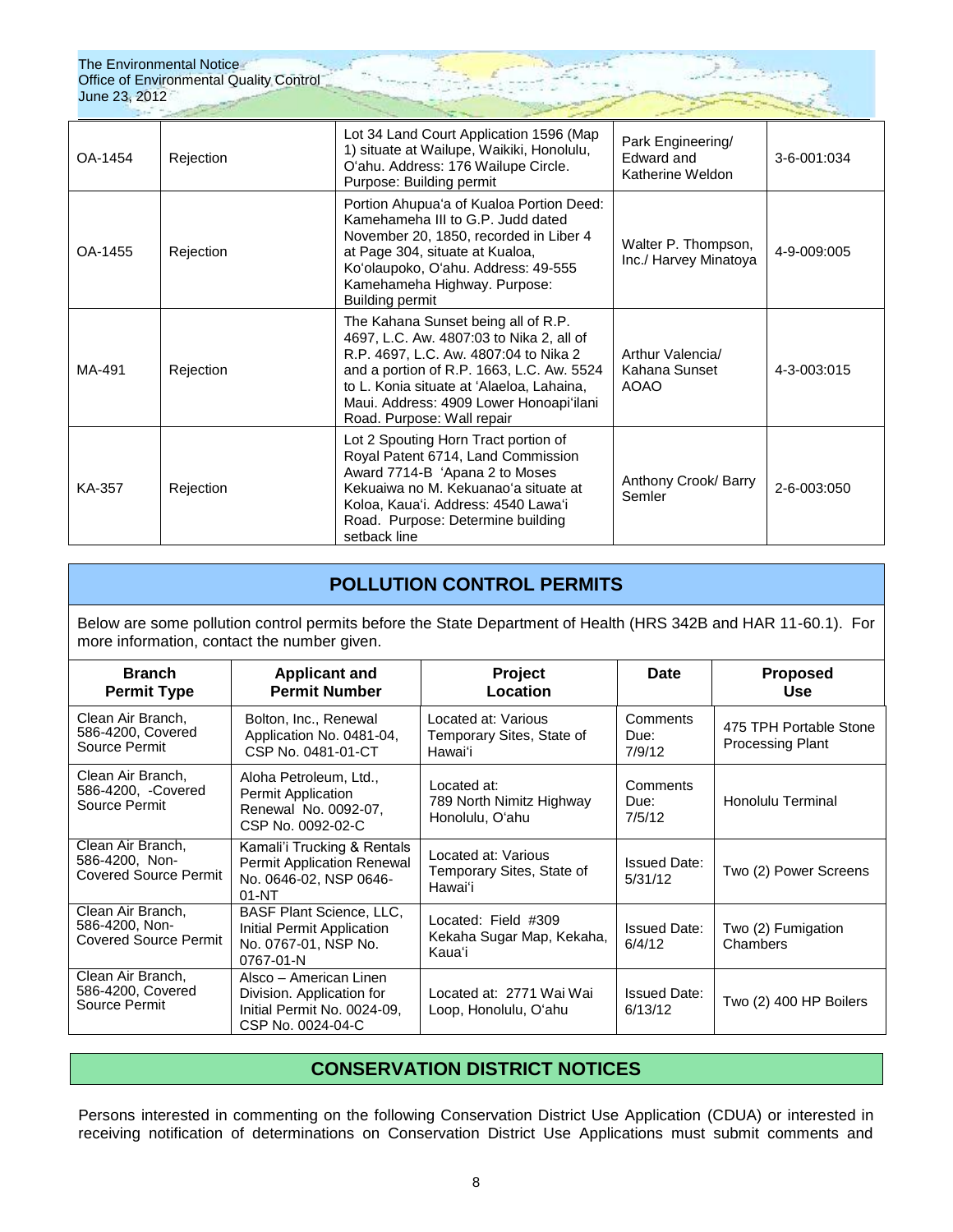requests to the Department of Land and Natural Resources. Notification requests must include the following information: 1) Name and address of the requestor; 2) The application for which the requestor would like to receive notice of determination; and 3) The date the notice was initially published in the Environmental Notice. Send comments and requests to: Department of Land and Natural Resources, Office of Conservation and Coastal Lands, P.O. Box 621, Honolulu, HI, 96809. DLNR will make every effort to notify those interested in the subject CDUAs. However, DLNR is not obligated to notify any person not strictly complying with the above requirements. For more information, please contact the Office of Conservation and Coastal Lands staff listed for each project.

### PROJECT

File No.: CDUA OA-3628 Name of Applicant: John P. Dooling TMKs: (1) 2-5-017:004 Chapter 343 Determination: Exempt

Location: Makiki, Tantalus, Island of O'ahu Proposed Action: ATF permit for Accessory Structures

Applicant's Contact: John P. Dooling (808) 381-4140 OCCL Staff Contact: Alex J. Roy (808) 587-0316



## **FEDERAL NOTICES**

### **1. Marine Mammals; File Nos. 16163, 16160, and 15569**

<http://www.gpo.gov/fdsys/pkg/FR-2012-06-14/pdf/2012-14587.pdf>

On November 3, 2011, notice was published in the **Federal Register** (76 FR 213) that a request for permits to conduct research on marine mammals had been submitted by the applicants listed below. The requested permits have been issued under the authority of the Marine Mammal Protection Act of 1972, as amended (16 U.S.C. 1361 *et seq.*), the regulations governing the taking and importing of marine mammals (50 CFR part 216), the Endangered Species Act of 1973, as amended (ESA; 16 U.S.C. 1531 *et seq.*), and the regulations governing the taking, importing, and exporting of endangered and threatened species (50 CFR parts 222–226). The National Marine Fisheries Service (NMFS), National Oceanic and Atmospheric Administration (NOAA), Commerce gives notice that permits have been issued to the following:

- File No. 16163 Northwest Fisheries Science Center (NWFSC, Dr. M. Bradley Hanson, Principal Investigator), 2725 Montlake Blvd. East, Seattle, WA 98112–2097; The Whale Museum (Jenny Atkinson, Responsible Party); authorizes take of forty-two species of marine mammals in the Pacific Ocean, including waters of Alaska, Washington, Oregon, California, and Hawaii. Harassment of all species of cetaceans will occur through vessel approach for sighting surveys, photographic identification, behavioral research, opportunistic sampling (breath, sloughed skin, fecal material, and prey remains), acoustic imaging with echo sounders, and aerial surveys. Twenty seven cetacean species and unidentified mesoplodon species will be biopsied, dart, and/or suction-cup tagged. Ultrasound sampling will be directed at killer whales including the Southern Resident stock. Active acoustic playback studies will be directed at Southern Resident killer whales. Import and export of marine mammal prey specimens, skin and blubber, sloughed skin, fecal and breath samples obtained is authorized. The permit is valid until June 6, 2017. Contact Joselyn Garcia-Reyes at (301) 427–8401 for more information.
- File No. 16160 The Whale Museum (Jenny Atkinson, responsible party), P.O. Box 945, Friday Harbor, WA 98250; authorizes take of eight species of cetaceans in the inland waters of Washington State. Harassment of all species will occur through close vessel approach for photo-identification, behavioral observation, and monitoring. The permit is valid until June 6, 2017. Contact Jennifer Skidmore at (301) 427-8401 for more information.
- File No. 15569 The Center for Whale Research (CWR; Kenneth C. Balcomb III, responsible party); P.O. Box 1577, Friday Harbor, WA 98250 to conduct research on marine mammals; authorizes take of twentytwo species of marine mammals in the coastal eastern North Pacific from the southern boundary of California to Alaskan waters east of Kodiak Island, including all territorial waters up to 200 nautical miles offshore. Harassment of all species of cetaceans will occur through vessel approach for photographic identification, behavioral research, opportunistic sampling (fecal material and prey remains), remote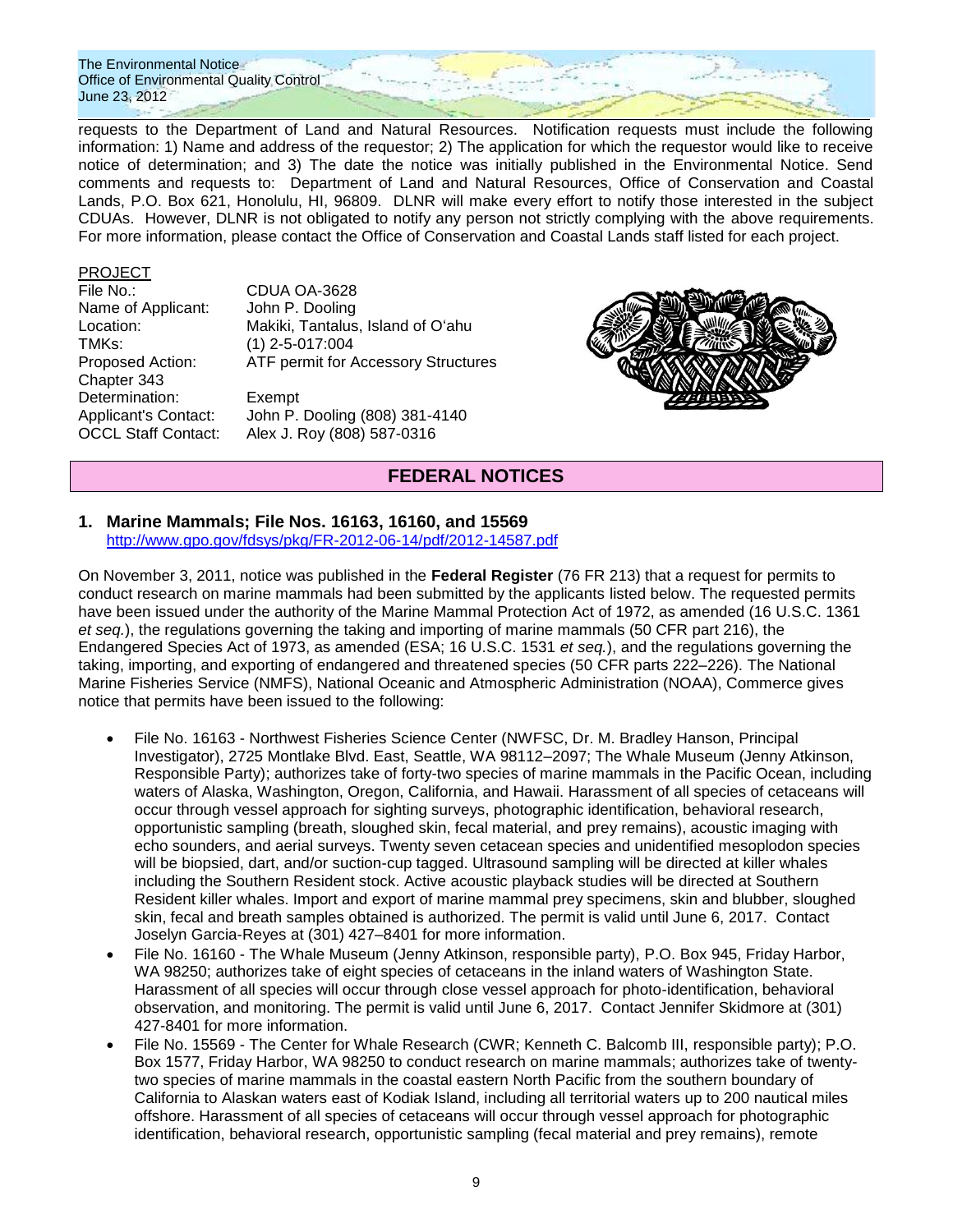measuring (aerial and laser techniques), and passive acoustic recording. The permit is valid until June 6, 2017. Contact Laura Morse at (301) 427-8401 for more information.

An environmental assessment (EA) was prepared analyzing the effects of the permitted activities on the human environment in compliance with the National Environmental Policy Act of 1969 (42 U.S.C. 4321 *et seq.*). Based on the analyses in the EA, NMFS determined that issuance of the permits will not significantly impact the quality of the human environment and that preparation of an environmental impact statement was not required. That determination is documented in a Finding of No Significant Impact (FONSI), signed on June 4, 2012. As required by the ESA, issuance of these permits was based on a finding that such permits: (1) Were applied for in good faith; (2) will not operate to the disadvantage of such endangered species; and (3) are consistent with the purposes and policies set forth in section 2 of the ESA. Documents may be reviewed in the following locations: Permits and Conservation Division, Office of Protected Resources, NMFS, 1315 East-West Highway, Room 13705, Silver Spring, MD 20910; phone (301) 427–8401; fax (301) 427– 2521; Northwest Region, NMFS, 7600 Sand Point Way NE., BIN C15700, Bldg. 1, Seattle, WA 98115–0700; phone (206) 526–6150; fax (206) 526–6426; Alaska Region, NMFS, P.O. Box 21668, Juneau, AK 99802–1668; phone (907) 586–7221; fax (907) 586–7249; Southwest Region, NMFS, 501 West Ocean Blvd., Suite 4200, Long Beach, CA 90802–4213; phone (562) 980– 4001; fax (562) 980–4018; and Pacific Islands Region, NMFS, 1601 Kapi'olani Blvd., Rm 1110, Honolulu, HI 96814–4700; phone (808) 973– 2935; fax (808) 973–2941 (see, 77 FR 35657, June 14, 2012).

### **2. Listing 38 Species on Moloka'i, Lana'i, and Maui as Endangered and Designating Critical Habitat on Moloka'i, Lana'i, Maui, and Kaho'olawe for 135 Species** <http://www.gpo.gov/fdsys/pkg/FR-2012-06-11/pdf/2012-11484.pdf>

The U.S. Fish and Wildlife Service (Service), proposes to list 38 species on the Hawaiian Islands of Moloka'i, Lana'i, and Maui as endangered under the Endangered Species Act of 1973, as amended (Act). The Service also reaffirms the listing of two endemic Hawaiian plants currently listed as endangered. It proposes to designate critical habitat for 39 of these 40 plant and animal species. Critical habitat is not determinable for the plant *Cyanea mauiensis.* In this document, the Service also proposes to designate critical habitat for 11 previously listed plant and animal species that do not have designated critical habitat, and proposes to revise critical habitat for 85 plant species that are already listed as endangered or threatened. The proposed critical habitat designation totals 271,062 acres (ac) (109,695 hectares (ha)) on the islands of Moloka'i, Lana'i, Maui, and Kaho'olawe (collectively called Maui Nui), and includes both occupied and unoccupied habitat. Approximately 47 percent of the area being proposed as critical habitat is already designated as critical habitat for the 85 plant species or other species. The Service also proposes to delist the plant *Gahnia lanaiensis,* due to new information that this species is synonymous with *G. lacera,* a widespread species from New Zealand. In addition, the Service proposes name changes or corrections for 11 endangered plants and 2 endangered birds, and taxonomic revisions for 2 endangered plant species. **DATES:** The Service will consider comments received on or postmarked on or before August 10, 2012. Please note that if you are using the Federal eRulemaking Portal the deadline for submitting an electronic comment is 11:59 p.m. Eastern Time on this date. The Service must receive requests for public hearings, in writing, at Pacific Islands Fish and Wildlife Office, 300 Ala Moana Boulevard, Box 50088, Honolulu, HI 96850, by July 26, 2012. **ADDRESSES:** You may submit comments by one of the following methods: *Federal eRulemaking Portal: http://www.regulations.gov*. Search for FWS–R1–ES–2011–0098, which is the docket number for this proposed rule. *U.S. mail or hand delivery:* Public Comments Processing, Attn: FWS–R1– ES–2011–0098; Division of Policy and Directives Management; U.S. Fish and Wildlife Service; 4401 N. Fairfax Drive, MS 2042–PDM; Arlington, VA 22203. The Service will post all comments on *http://www.regulations.gov*. This generally means that we will post any personal information you provide the Service. **FOR FURTHER INFORMATION CONTACT:** Loyal Mehrhoff, Field Supervisor, Pacific Islands Fish and Wildlife Office, 300 Ala Moana Boulevard, Box 50088, Honolulu, HI 96850; by telephone at 808–792–9400; or by facsimile at 808– 792–9581. If you use a telecommunications device for the deaf (TDD), call the Federal Information Relay Service (FIRS) at 800–877–8339 (see, 77 FR 34464, June 11, 2012).

### **3. Revised Limits on Sea Turtle Interactions in the Hawaii Shallow-Set Longline Fishery** <http://www.gpo.gov/fdsys/pkg/FR-2012-06-11/pdf/2012-14136.pdf>

The National Marine Fisheries Service (NMFS) proposes to revise the annual number of allowable incidental interactions that may occur between the Hawaii-based shallow-set pelagic longline fishery and leatherback and loggerhead sea turtles. NMFS also proposes administrative housekeeping changes to the regulations relating to the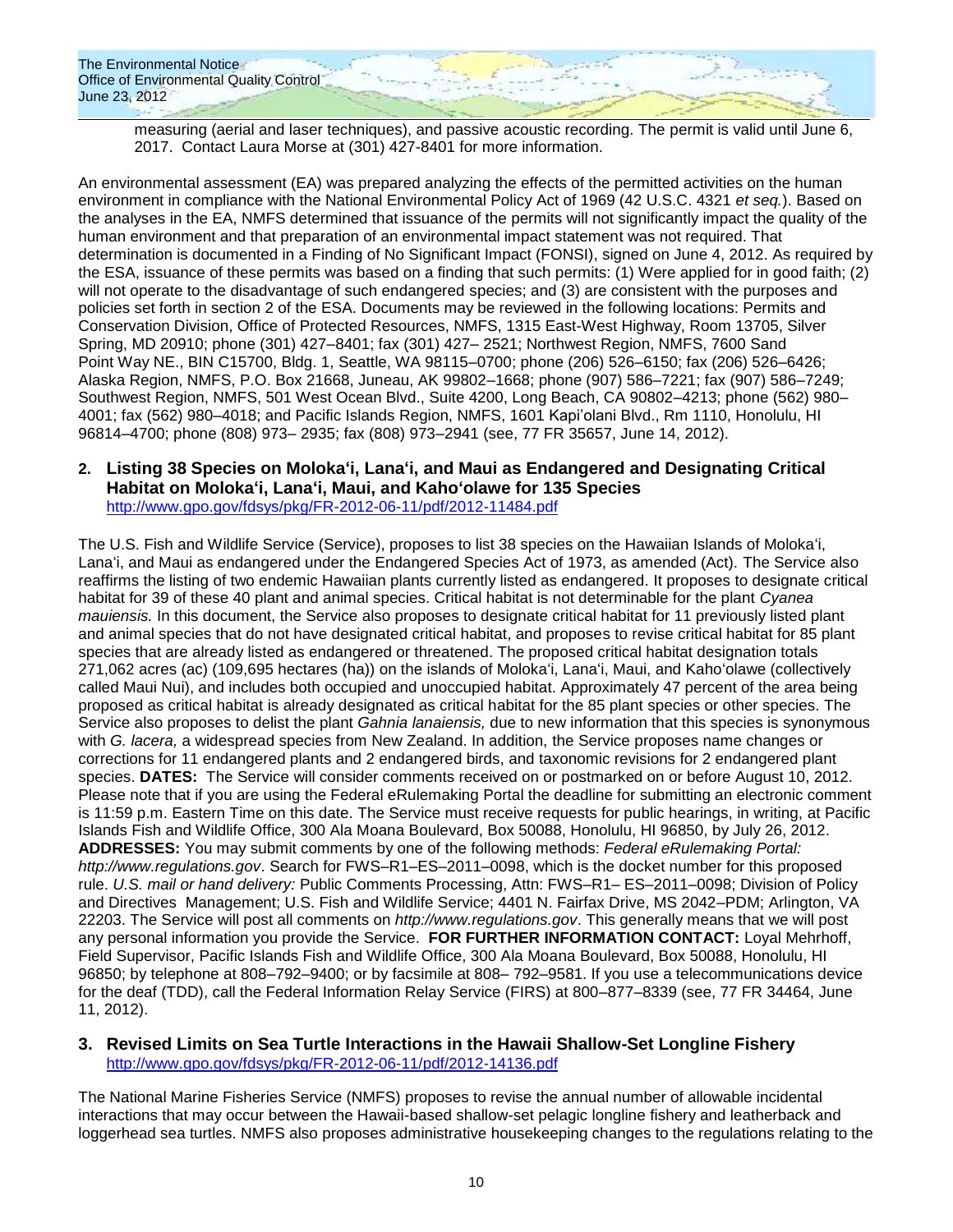shallow-set longline fishery. The proposed rule would implement terms and conditions of the current biological opinion on this fishery, and clarify the regulations. **DATES:** NMFS must receive comments on the proposed rule by July 11, 2012. **ADDRESSES:** You may send comments on the proposed rule, identified by NOAA– NMFS–2012– 0068, to either of the following addresses: □□*Electronic Submission:* Submit all electronic public comments via the Federal e-Rulemaking Portal *www.regulations.gov;* or  $\Box$  *Mail:* Michael D. Tosatto, Regional Administrator, NMFS, Pacific Islands Region (PIR), 1601 Kapi'olani Blvd., Suite 1110, Honolulu, HI 96814–4700. **FOR FURTHER INFORMATION CONTACT:** Adam Bailey, Sustainable Fisheries, NMFS PIR, 808–944–2248 (see, 77 FR 34334, June 11, 2012).

### **4. Western Pacific Fishery Management Council – Change to Agenda of Public Meeting** <http://www.gpo.gov/fdsys/pkg/FR-2012-06-08/pdf/2012-13984.pdf>

The Western Pacific Fishery Management Council (Council) announces a change in the agenda for the 154th Council Meeting. **DATES:** The 154th Council meeting will be held between 9 a.m. and 5:30 p.m. on June 26, 2012, between 8:30 a.m. and 5:30 p.m. on June 27, 2012, and between 8:30 a.m. and 4 p.m. on June 28, 2012. For specific times and agenda, see the above link. The Council meeting will be held at the Laniakea YWCA-Fuller Hall, 1040 Richards Street, Honolulu, HI 96813; telephone: (808) 538–7061. *Council address:* Western Pacific Fishery Management Council Office, 1164 Bishop Street, Suite 1400, Honolulu, HI 96813. **FOR FURTHER INFORMATION CONTACT:** Kitty M. Simonds, Executive Director; telephone: (808) 522–8220. The original notice published in the **Federal Register** on Tuesday, June 05, 2012 (77 FR 33195). This notice announces an amendment to the agenda. All other previously-published information remains the same (see, 77 FR 34024, June 8, 2012).